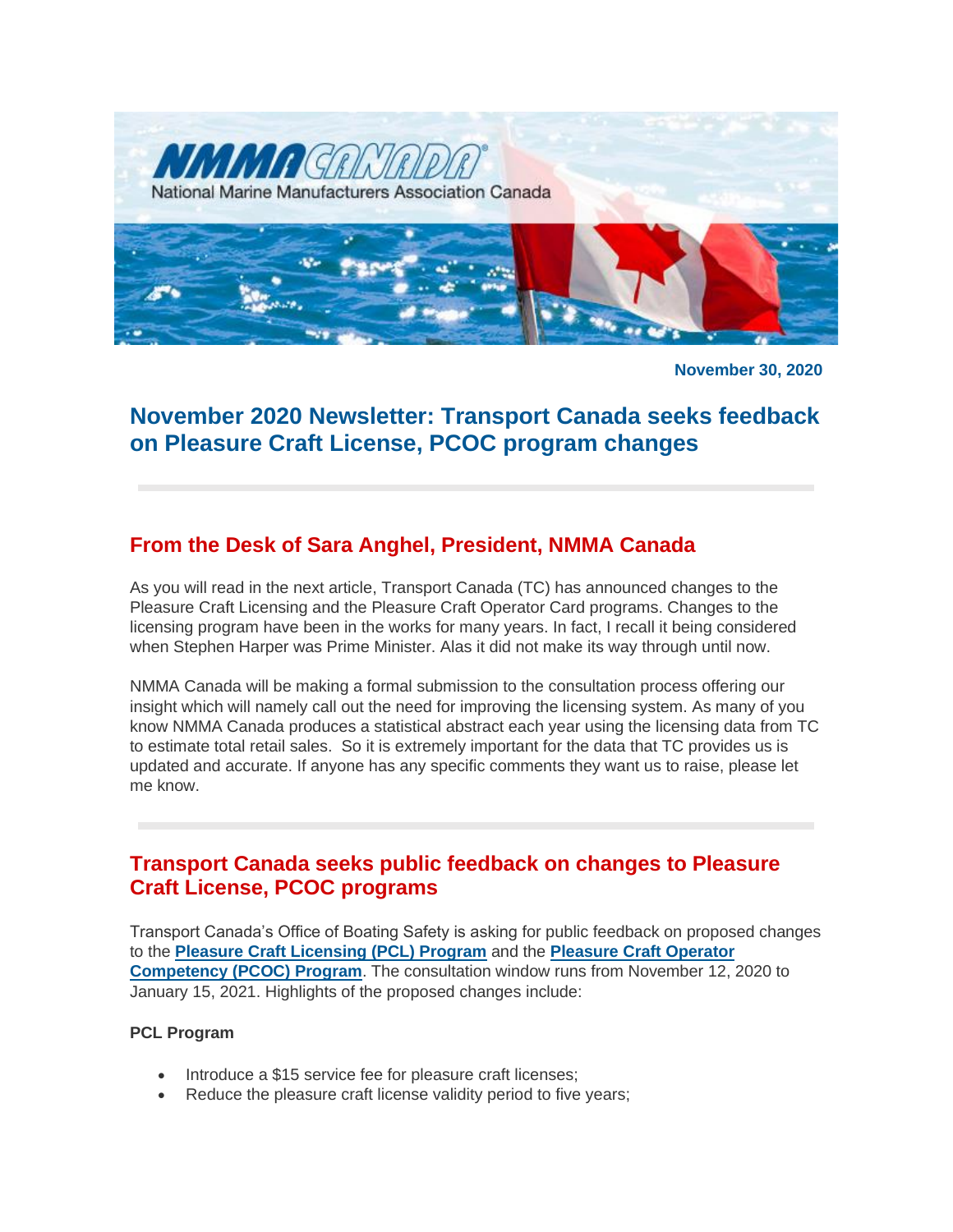- Expand the requirement for a mandatory pleasure craft license to include any vessel over 6 metres (except human-powered boats like canoes or kayaks), whether it has an engine or not;
- Shorten the timeframe for vessel owners to report a name/address change from 90 to 30 days.

#### **PCOC Program**

- Introduce a \$5,000 accreditation fee to course providers every five years, and a test materials access fee of \$8.50 for each Pleasure Craft Operator Card issued;
- Require course accreditation to be renewed every five years;
- Remove the Rental Boat Safety Checklist as an acceptable proof of competency (i.e. anyone renting a boat would need to possess a PCOC or equivalent).

NMMA encourages members to submit feedback through the Transport Canada **[Let's Talk](https://letstalktransportation.ca/mss)  [Transportation](https://letstalktransportation.ca/mss)** webpage before January 15, 2021. Please also feel free to share a copy of your submission with Jim Wielgosz, director of federal and provincial government relations, at **[jwielgosz@nmma.org](mailto:jwielgosz@nmma.org)**.

#### **Federal Update — Government retools CanExport SMEs program to help businesses access global markets**

With the pandemic grounding most international travel, the federal government recently announced tweaks to the CanExport SMEs program that will allow small businesses to expand their global market access from home. Eligible businesses can receive up to \$75K to fund activities such as:

- Developing/expanding their e-commerce presence by covering partial costs associated with online sales platforms and digital strategy consulting, as well as advertising and search engine optimization;
- Attend virtual trade shows and other business-to-business events;
- Navigate new COVID-19-related trade barriers by helping pay for new international market certifications and requirements

Over the years, NMMA Canada has successfully secured grants totaling over \$525K to offset costs of members attending international marine trade shows through the CanExport for Associations program. The CanExport SMEs program nicely compliments this funding and we urge small- and medium-sized companies to apply

today: **[https://www.tradecommissioner.gc.ca/funding-financement/canexport/sme](https://www.tradecommissioner.gc.ca/funding-financement/canexport/sme-pme/index.aspx)[pme/index.aspx](https://www.tradecommissioner.gc.ca/funding-financement/canexport/sme-pme/index.aspx)**.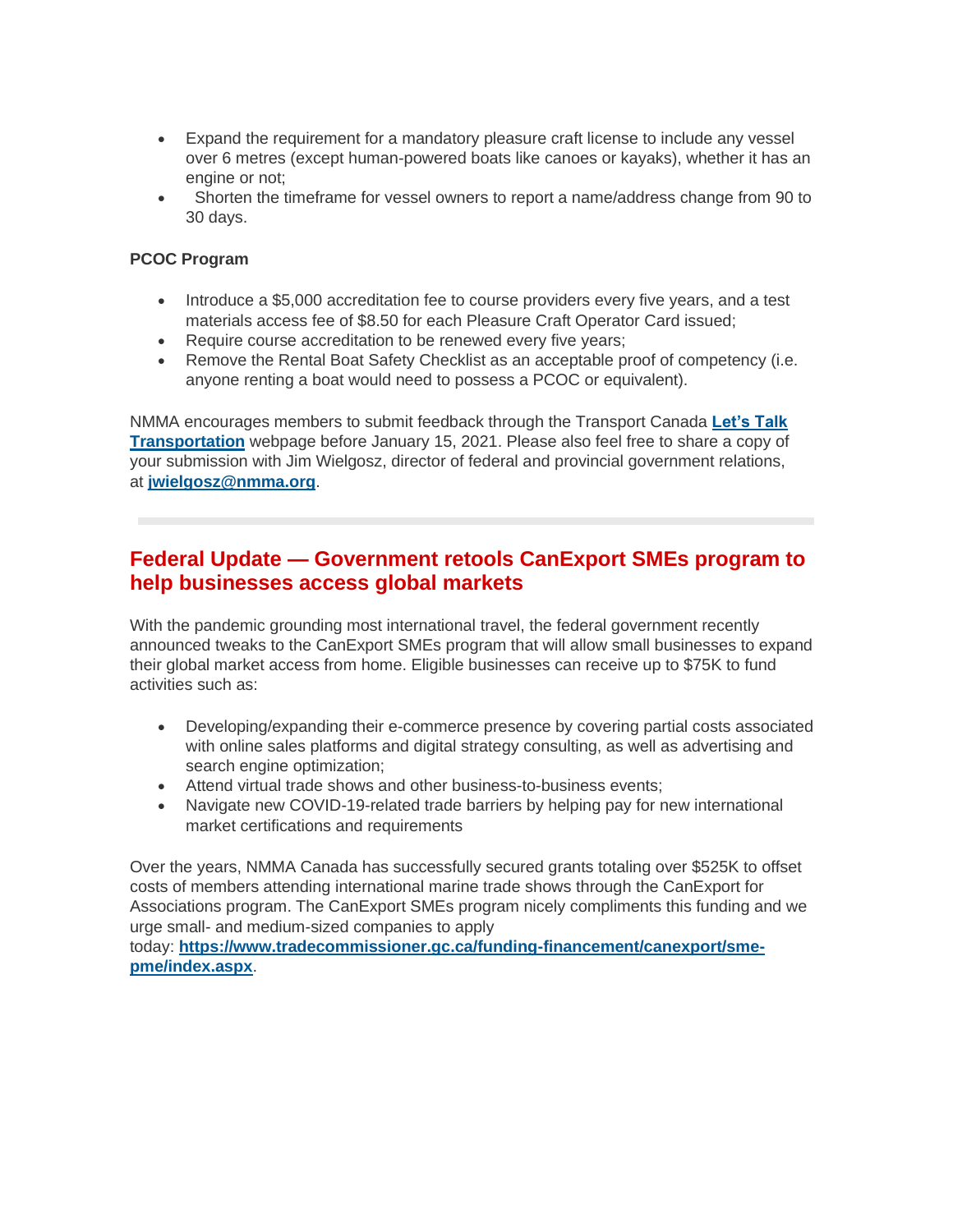### **ICOMIA 2019 Statistics Book Now Available**

The International Council of Marine Industry Associations (ICOMIA) has released the latest edition of its Recreational Boating Industry Statistics Book and NMMA is **[providing](https://www.nmma.org/statistics/publications/recreational-boating-industry-statistics-book)  [access to the report for its members at no charge](https://www.nmma.org/statistics/publications/recreational-boating-industry-statistics-book)**. The annual ICOMIA Statistics Book provides key data and analysis from the NMMA and other marine industry associations from around the globe. NMMA's Business Intelligence team contributed data and analysis on the U.S. and Canadian recreational boating markets to this report.

Highlights of the 2019 ICOMIA Statistics Book includes:

- 2019 global data and 2020 midyear snapshot of COVID-19 impact on the industry
- Global summaries of key product segments from 25 countries
- Export/import data for international trade in boats from 43 countries
- International Boat Show statistics (courtesy of the International Federation of Boat Show Organizers)

Access the 2019 ICOMIA Statistics Book here: **[https://www.nmma.org/statistics/publications/recreational-boating-industry](https://www.nmma.org/statistics/publications/recreational-boating-industry-statistics-book)[statistics-book](https://www.nmma.org/statistics/publications/recreational-boating-industry-statistics-book)**.

#### **2021 NMMA Canada Hall of Fame — Call For Nominations**

Nominations are now being accepted for the 2021 National Marine Manufacturers Association (NMMA) Canada Hall of Fame. Inductees in the NMMA Canada Hall of Fame include those who have, or those who continue to, generate substantial and lasting contributions toward the advancement of the marine industry. The due date for nominations is December 1, 2020. The 2021 NMMA Canada Hall of Fame inductee will be announced virtually in January at the NMMA Canada State of the Industry event.

"The NMMA Canada Hall of Fame is the Association's highest honor and a way to recognize the significant contributions to recreational boating by one of our industry leaders," said Sara Anghel, President of NMMA Canada. "The boating industry plays a significant role in Canadian recreation and our national economy—we are proud to be able to showcase the dedication and innovation of one of our boating leaders each year and put a spotlight on our industry."

To nominate an individual for the 2021 NMMA Canada Hall of Fame, please fill out the nomination form **[here](http://nmma.net/assets/cabinets/Cabinet486/Hall%20of%20Fame%20Application%20Canada%202020-21.pdf)** and email it to Sara Anghel at **[sanghel@nmma.org](mailto:sanghel@nmma.org)**. To be eligible to submit a nomination, one must be an active member of NMMA.

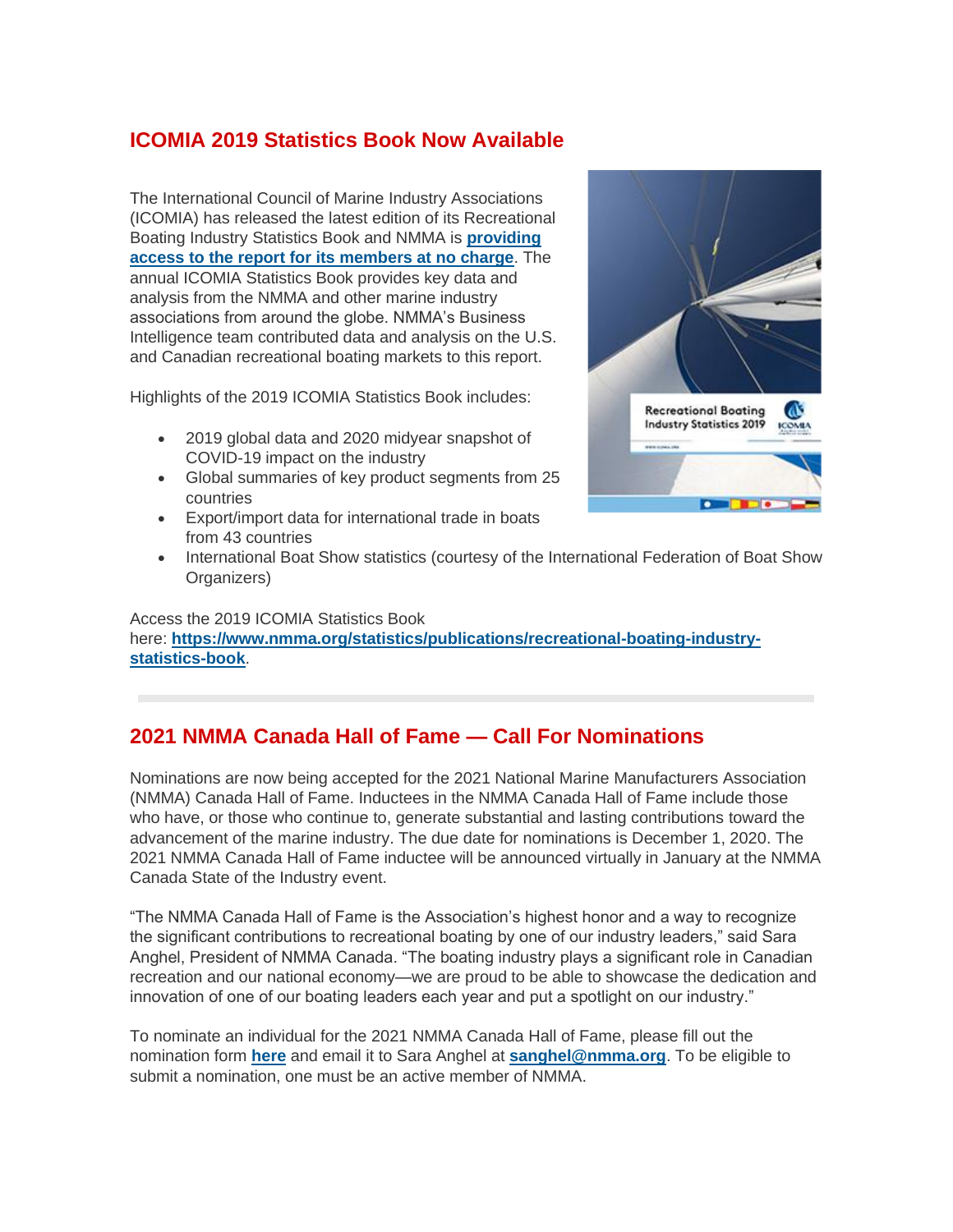### **Reminder: Metstrade Connect on December 10th**

Although the physical METSTRADE 2020 has been cancelled due to COVID-19 restrictions, Amsterdam RAI, organizers of the event, are inviting the industry to participate in **[METSTRADE](https://www.metstrade.com/)  [Connect 2020](https://www.metstrade.com/)**, taking place December 10. The event offers an entirely new platform that will connect the leisure marine industry and enables professionals to meet new people and check out inspirational presentations and discuss pressing issues.

There is still time to establish your participation in METSTRADE Connect 2020. Opportunities are available, whether you are interested in exhibiting or attending this year's event. If your company is interested in participating, contact **[metstrade@rai.nl](mailto:metstrade@rai.nl)**. You can register at **<https://www.metstrade.com/connect/>**.

## **Boating Ontario Takin' Charge Tuesdays webinar series**

Our friends at Boating Ontario are hosting an upcoming series of webinars targeted at marine professionals. **[Takin' Charge](http://www.boatingontario.ca/cpages/takin-charge-tuesdays)  [Tuesdays](http://www.boatingontario.ca/cpages/takin-charge-tuesdays)** will bring in top speakers from



across North America to address specific topics that are both timely and relevant to our industry. Sessions will run 10 am to 12 noon EST and will feature an experienced, dynamic speaker who will share their insights in a presentation format followed by an open Q&A period. Regardless of how many slips you have, boats you sell, techs you carry, or lines you offer, these educational sessions are designed to help you prepare for 2021 and beyond.

The sessions run from Tuesday, December 1st to Tuesday, February 16th. Pick and choose the sessions that will best help you take charge of your business OR tune in to the whole series & save 10% when you grab a Four Pack. Registration is available at the member rate (a 50% savings) by calling (888) 547-6662. For full details and to register, please visit: **<https://www.boatingontario.ca/cpages/takin-charge-tuesdays>**.

#### **Provincial update — Ontario tables 2020** *Protect, Support, Recover* **pandemic budget**

Ontario finance minister Rod Phillips tabled the province's budget earlier this month, **[committing \\$45 billion over three years](https://news.ontario.ca/en/release/59065/ontarios-action-plan-protect-support-recover)** to support people and businesses through the pandemic and help spur the economic recovery. Apart from general cost/tax relief for businesses, the following items are relevant to the recreational boating industry:

• A new **tax credit of up to 20% for Ontario residents who spend on tourism within the province in 2021**, the "year of the Ontario staycation";